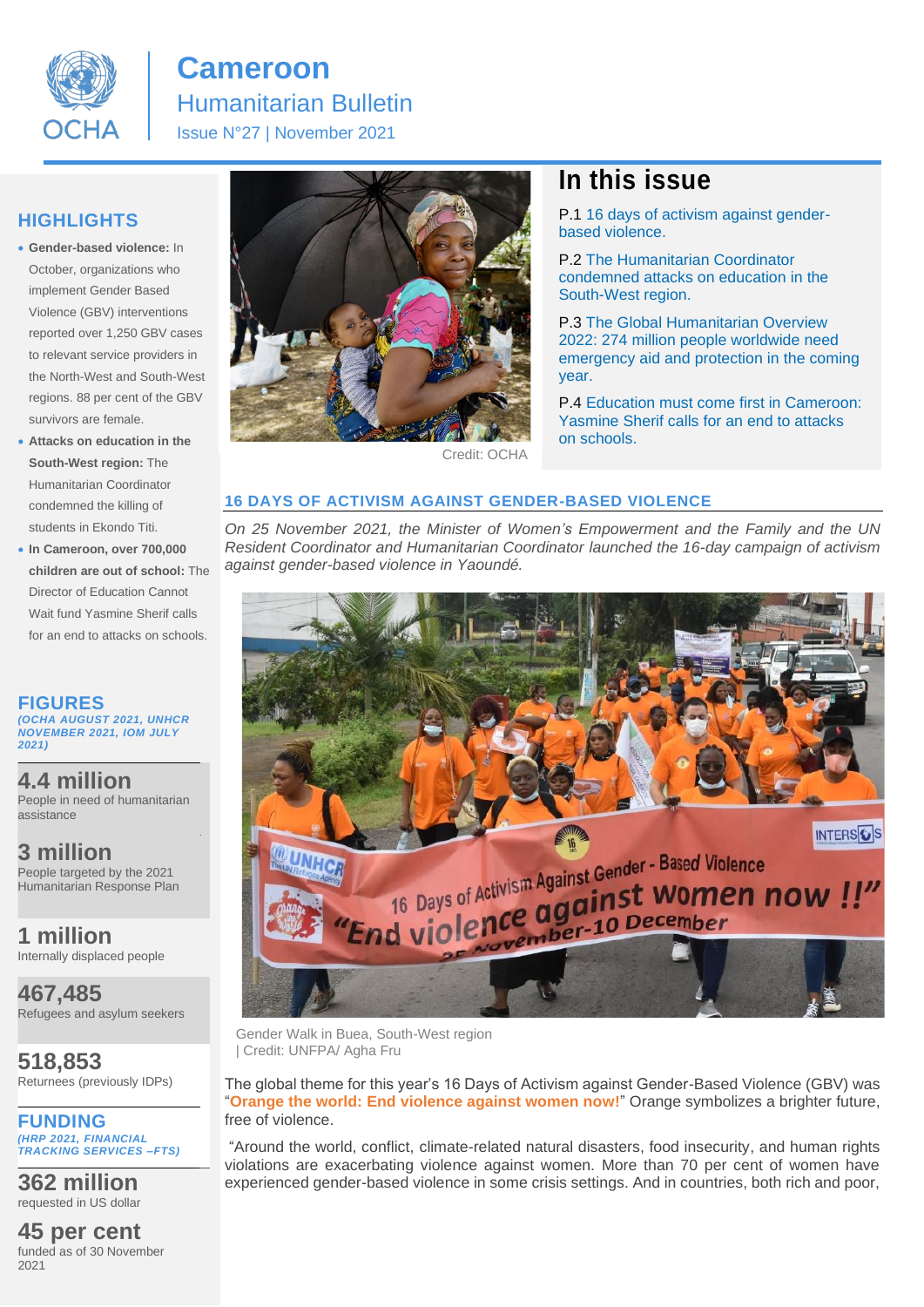

Awareness activities on GBV with persons living with disabilities in Buea, South-West region | Credit: UNFPA/ Agha Fru

In October, GBV partners reported over 1,250 GBV cases to relevant service providers in the North-West and South-West regions. 88 per cent of these GBV survivors are female. Reported incidents include emotional abuse, denial of resources or opportunities, physical assault, sexual abuse, forced marriage and rape. 56 per cent of survivors are host community members, 36 per cent are internally displaced persons (IDPs), and 8 per cent are returnees.

gender prejudice has fueled acts of violence toward women and girls," stated the UN Under-Secretary-General and Executive Director of UN Women Sima Bahous.

From 25 November to 10 December 2021, under the leadership of the Ministry of Women's Empowerment and the Family, civil society organizations, the private sector, non-governmental organizations, international organizations, and UN agencies organized activities across the country calling for the prevention and elimination of violence against women and girls.

Crisis and natural disasters often displace women and girls, making them more vulnerable to exploitation and GBV. Sexual abuse cases in internally displaced persons' sites and refugee camps often go unreported but are estimated to be hundreds. Humanitarian actors provide support to women and girls, with counselling, sexual and reproductive health services, education, and economic empowerment.

*In Buea town in the South-West region, humanitarian actors, under the leadership of the United Nations Population Fund (UNFPA) organized joint activities including a gender walk to raise public awareness on the theme, a round table discussion on the fight against GBV, and awareness raising activities with people living with disabilities.*

### **THE HUMANITARIAN COORDINATOR IN CAMEROON CONDEMNED ATTACKS ON EDUCATION IN THE SOUTH-WEST REGION**

*On 24 November, attacks targeted a school in the South-West region, leading to the killing of four students and a teacher.* 



A school closed in the North-West | Credit: OCHA/Bibiane Mouangue

On 24 November, unidentified gunmen attacked a Government Bilingual High School in Ekondo Titi, South-West region. Four students aged between 12 and 17 and a teacher were killed, and an unconfirmed number of students and teachers were injured.

"Attacks on schools, teachers, and children are a serious violation of international human rights law and of the right to education. The perpetrators of such heinous acts and those supporting them must be held accountable. I urge all parties to respect and promote the right to education," said Mr. Naab.

Non-State armed groups opposition to Government administered education and subsequent attacks on education continue to mark the crisis in the North-West and South-West. As a result, over 700,000 students remain out of school. Five years into the crisis, attacks against education continue. Non-State armed groups violence against education facilities and personnel, as well as kidnapping of children and teachers for ransom are occurring on a regular basis.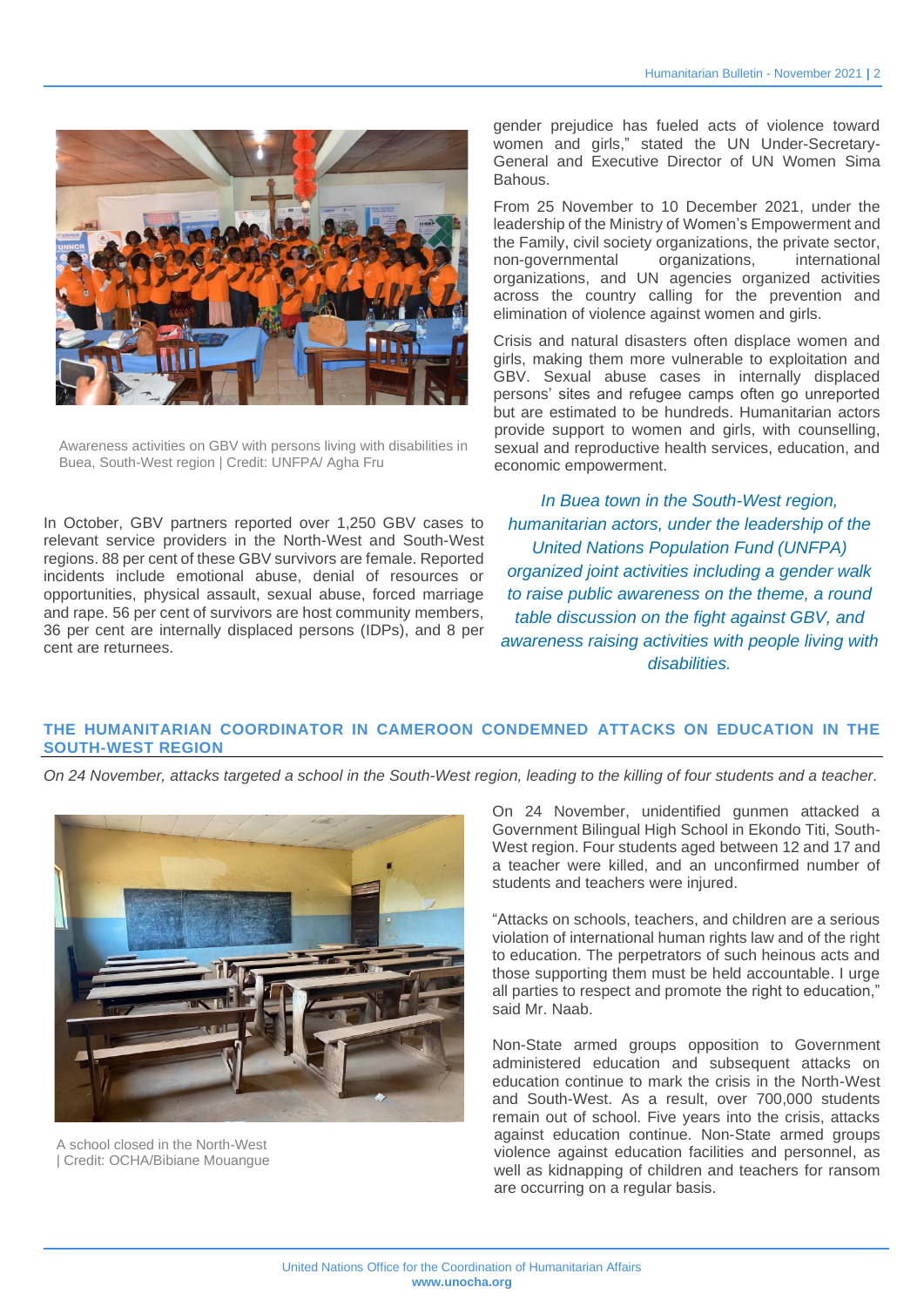#### **EDUCATION MUST COME FIRST IN CAMEROON: YASMINE SHERIF CALLS FOR AN END TO ATTACKS ON SCHOOLS**

*Op ed published by Yasmine Sherif, Director of Education Cannot Wait. 1*



Education Cannot Wait Mission to Cameroon: Yasmine Sherif, Director of Education Cannot Wait, and Jan Egeland, Secretary General of the Norwegian Refugee Council, meet students at the Souza Gare school in the Littoral region, Cameroon. The school hosts displaced children who have fled the violence in the North-West and South-West regions. | Credit: ECW/Daniel Beloumou

The future of humanity hangs in the balance. Acute threats of conflict, COVID-19, climate change, poverty, displacement, hunger and other factors are pushing millions more people – with children the most vulnerable and hardest hit – to the edge in humanitarian crises around the world.

We can save humanity from these vast interconnected crises, including at the humanitarian-development nexus where humanitarian assistance delivery and long-term development assistance provision overlap. The answer is education.

On a recent mission to Cameroon with the Secretary General of the Norwegian Refugee Council, Jan Egeland, I saw firsthand the impact these combined destructive forces are having on children living on the frontlines of one of Africa's forgotten crises.

Today in Cameroon, over 700,000

children are out of school. If this alone were not bad enough, we are also witnessing truly horrific attacks on schools, kidnappings, sexual assault, recruitment into armed groups and other grave violations against children.

#### **End Attacks on Schools**

Children are not targets. Teachers are not targets. Schools are not targets. These senseless attacks on basic human rights – and on our collective humanity – must stop immediately. Respect for human rights and adherence to the principles of international humanitarian law must be reinforced.

Nations around the world need to sign on to the Safe Schools Declaration and commit to its principles that ensure every girl, every boy and every teacher has the right to go to school without fear of violence or attacks.

Education is the most solid foundation upon which we will build a more peaceful, more prosperous society, not just in Cameroon and neighboring countries, but across the world.

Think about the economic case for investment. Every dollar spent on girls' education has the potential to generate a general return of US\$ 2.80, according to a recent analysis from our partners Plan International. This could boost GDP in developing countries by 10% over the next ten years. This means less poverty, less hunger and less violence.

#### **Girls First**

Across all of Education Cannot Wait's investments, we are putting girls first. In all, girls account for approximately 60% of beneficiaries for our multi-year investments.

For girls in Cameroon, this means a chance to attend school for the first time. It means a chance to become a doctor instead of a child bride. It means protection from rape and assault.

#### **Our Humanitarian Call to Action in Cameroon**

We can no longer turn a blind eye when innocent little girls have their fingers chopped off simply because they want to learn to read. We are better than this. This is our human case for investment in education.

In Cameroon, Education Cannot Wait will be contributing US\$ 25 million toward a new multi-year educational response that will launch next year. We need an additional US\$ 50 million in immediate support to fully fund the response, which will provide a quarter of a million children with the safety and opportunity of quality learning environments.

That's a quarter of a million children that can learn to read and learn to write. A quarter of a million children that can become

<sup>1</sup> https://moderndiplomacy.eu/2021/12/07/education-must-come-first-in-cameroon-yasmine-sherif-calls-for-an-end-to-attacks-on-schools/